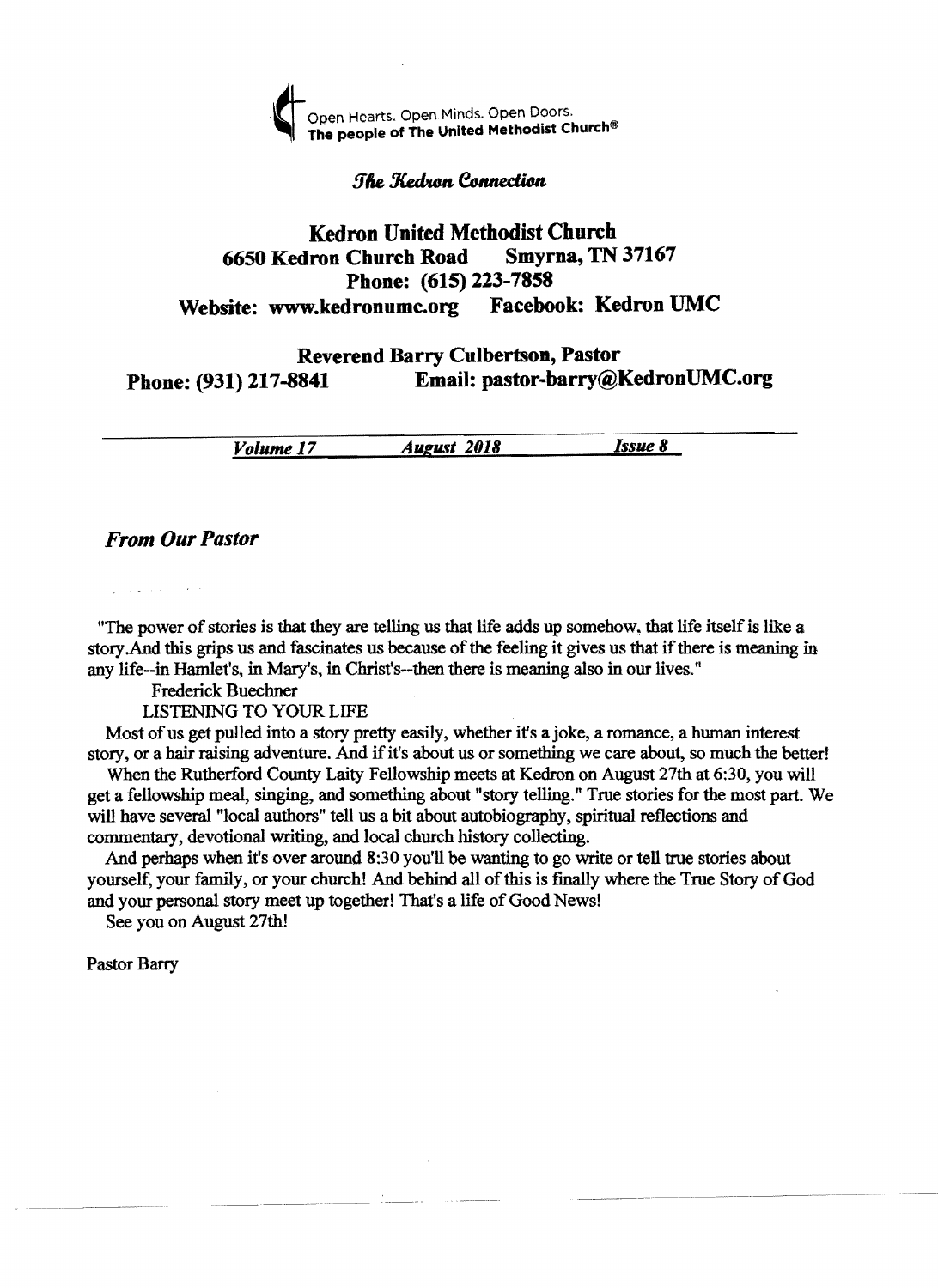#### Men's Breakfast

The August Men's Breakfast will be Saturday, August 4. Breakfast will be served at 7:00 am. in the fellowship hall.

#### Fellowship Supper

There will be no First Wednesday Fellowship Supper in August

#### Choir Notes

Let's practice briefly after worship services in August. We will discuss a possible Sunday afternoon practice if convenient for the choir.

#### Bible Study

The Bible Study led by Rev. Travis Perry continues. The group meets at the home of Lytle Hodge on Tuesdays at 10 a.m. The address is 507 Hazelwood Drive, Smyrna

#### Bucket Offerings

In August our bucket offerings at Sunday morning worship will be donated to the Salvation Army.

#### Happy Birthday to:

| Sunya Sprinkle | August 4  |
|----------------|-----------|
| Naomi Lee      | August 23 |
| Tom Root       | August 25 |

#### Happy Anniversary to:

| Shannon & Shana Stacey                   | August 5  |
|------------------------------------------|-----------|
| Revs. Barry & LeNoir Culbertson August 7 |           |
| Larry & Fay Fraley                       | August 16 |
| Frank & Linda Pagello                    | August 24 |

#### Food Bank

You may bring food donations for the local food bank to the church the first and second Sundays of the month. Place the food items on the pew in the narthex. The food will be delivered to our local food bank. The suggested items for August are canned fruit and juice. All non-perishable foods are accepted and appreciated.

#### Kedron Hosting Laity

The Rutherford County Laity Fellowship meets at a different United Methodist Church in Rutherford County each month. The group will meet at Kedron at 6:30 p.m. on August 27. The group's members will pay for a meal which Kedron will provide. We will need all who can to provide food for the meal. The meat, slaw and fresh fruit will be provided. We will need to bring side dishes, breads and desserts. The church will be open at 5:30 p.m. for those bringing food.

Pastor Barry has planned a program of a panel of writers. Those participating will be Dee Dee Stockard - writing church history, Rev. LeNoir Culbertson - devotional writing, Rev. Travis Perry - family & personal history and Arnold White - spiritual and autobiography.

#### Project Transformation

An intern working with Project Transformation attended the morning worship service on July 15. She spoke about her work with children in this summer program. She is a student at Tennessee State University and was working in the program at LaVergne United Methodist Church.

Kedron donated \$200.00 to the project and also paid for a meal for all the college interns working in at various sites in this area. The meal was at the Wesley Foundation in Murfreesboro. Thanks to Doug and Dee Rouse for their leadership with the meal.

#### Donation

At the July meeting the Administrative Council voted to donate \$100.00 to the Almaville Volunteer Fire Department. This is fire department that serves the Kedron area.

#### Who Said This?

"The Lord is my strength and my might, and he has become my salvation; this is my God, and I will praise him ..."

--NRSV (Book of Exodus)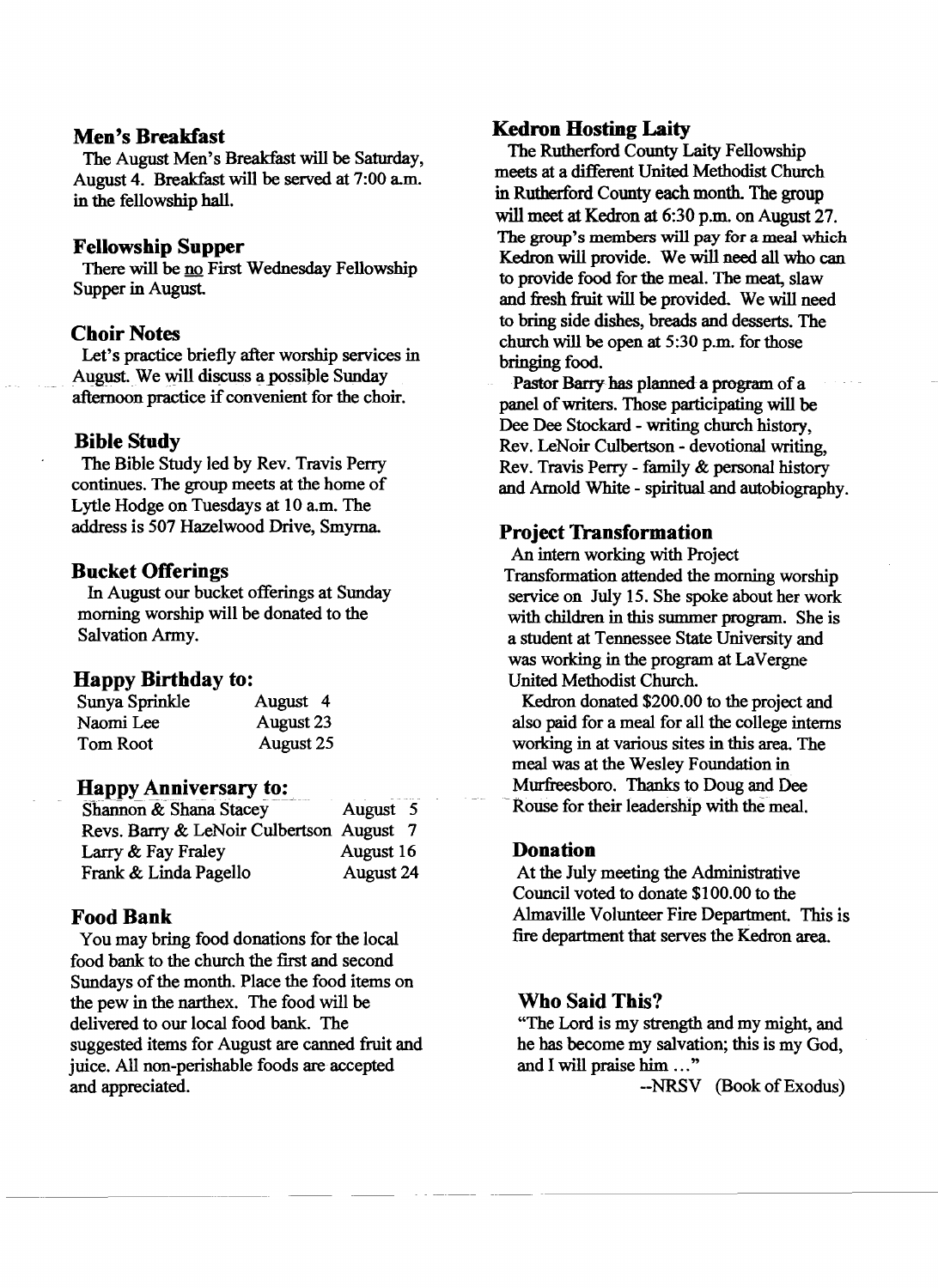#### **Disaster Relief**

Mike and Debbie Harris recently attended a training event at Hamilton UMC. The training was for Early Response Teams to aid in disaster relief. Mike and Debbie were certified for this very important work. When these people travel to a disaster site they usually stay three days.

If anyone would like to know more about this work, Mike and Debbie would be happy to speak with you. They also have the manual. The director of the program is Robert Craig.

**Jude 2** the words of Jude, was the quotation in the July newsletter.

**We pray for** a successful and happy year for students and teachers returning to school.

# Talking theology with children

Often, children understand some of the great mysteries of the universe far better than most adults. However, there are also times when adults assume that children understand things that are quite beyond them; or they have picked up understandings and assumptions that are not at all what may have been intended and can at times be harmful.

It's good to talk theology with your children from time to time. -'Not to lecture them, but to have a conversation. Ask one another questions. Wonder together. Explore together. Pray together. Let the children and youth in your life know that you are on a faith journey. Share your beliefs with them in ways that they can understand, and yet leave room for questions. Questions allow room for us to grow.

#### **August Calendar**

Saturday, August 4:<br>7:00 a.m. Mer Men's Breakfast Sunday, August 5: 8:45 a.m. Sunday School<br>9:30 a.m. Worship Servic Worship Service 10:30 a.m. 20 minute Choir Practice Tuesday, August 7: 10:00 a.m. Bible Study Sunday, August 12: 8:45 a.m. Sunday School 9:30 a.m. Worship Service<br>10:30 a.m. 20 minute Choir 20 minute Choir Practice Tuesday, August 14: 10:00 a.m. Bible Study Sunday, August 19: 8:45 a.m. Sunday School 9:30 a.m. Worship Service 10:30 a.m. 20 minute Choir Practice Tuesday, August 21: 10:00 a.m. Bible Study Sunday, August 26: 8:45 a.m. Sunday School 9:30 a.m. Worship Service 10:30 a.m. September newsletter due. Email: 10:30 a.m. 20 minute Choir Practice Monday, August 27: 6:30 p.m. Rutherford County Laity at Kedron, church open at 5:30 p.m. Tuesday, August 28:

10:00 a.m. Bible Study

*IfI can stop one heart from breaking, I shall not live in vain; IfI can ease one life the aching, Or cool one pain, Or help one fainting robin Unto his nest again, I shall not live in vain.* 

*- Emily Dickinson* 

. aren'ny av du buonana pa aristra ara-dubuona ara-dubu ara-dubu ara-dubu aren'ny ara-duburanjarahasin'ilay ar<br>'